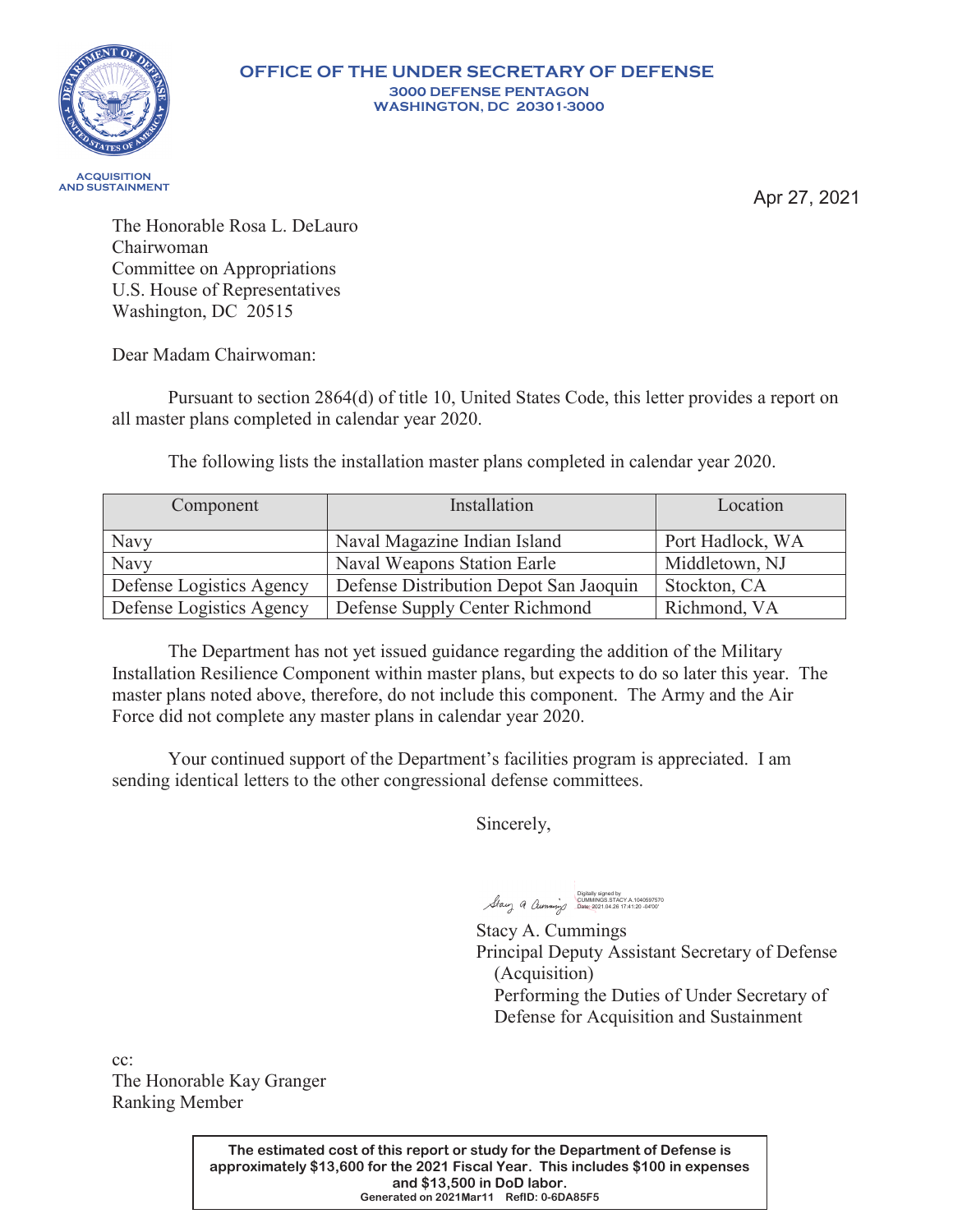

Apr 27, 2021

The Honorable Adam Smith Chairman Committee on Armed Services U.S. House of Representatives Washington, DC 20515

Dear Mr. Chairman:

Pursuant to section 2864(d) of title 10, United States Code, this letter provides a report on all master plans completed in calendar year 2020.

The following lists the installation master plans completed in calendar year 2020.

| Component                | Installation                           | Location         |
|--------------------------|----------------------------------------|------------------|
| Navy                     | Naval Magazine Indian Island           | Port Hadlock, WA |
| Navy                     | Naval Weapons Station Earle            | Middletown, NJ   |
| Defense Logistics Agency | Defense Distribution Depot San Jaoquin | Stockton, CA     |
| Defense Logistics Agency | Defense Supply Center Richmond         | Richmond, VA     |

The Department has not yet issued guidance regarding the addition of the Military Installation Resilience Component within master plans, but expects to do so later this year. The master plans noted above, therefore, do not include this component. The Army and the Air Force did not complete any master plans in calendar year 2020.

Your continued support of the Department's facilities program is appreciated. I am sending identical letters to the other congressional defense committees.

Sincerely,

Digitally signed by<br>CUMMINGS.STACY.A.104059<br>7570<br>Date: 2021.04.26 17:41:32<br>-04'00'

Stacy A. Cummings Principal Deputy Assistant Secretary of Defense (Acquisition) Performing the Duties of Under Secretary of Defense for Acquisition and Sustainment

cc: The Honorable Mike D. Rogers Ranking Member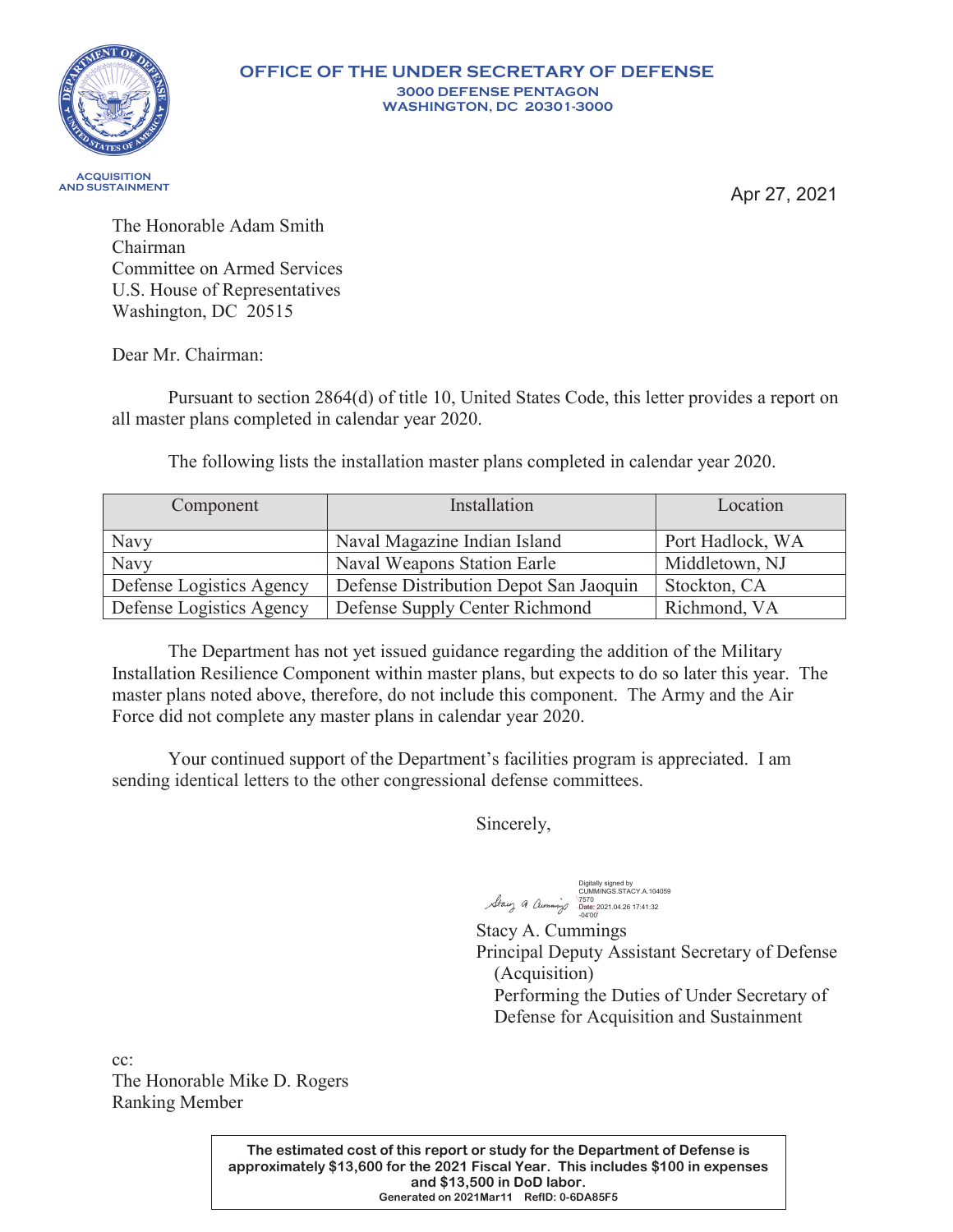

## **OFFICE OF THE UNDER SECRETARY OF DEFENSE 300 DEFENSE PENTAGON WASHINGTON, DC 20301-300**

 **AND SUSTAINMENT**

Apr 27, 2021

The Honorable Patrick J. Leahy Chairman Committee on Appropriations United States Senate Washington, DC 20510

Dear Mr. Chairman:

Pursuant to section 2864(d) of title 10, United States Code, this letter provides a report on all master plans completed in calendar year 2020.

The following lists the installation master plans completed in calendar year 2020.

| Component                | Installation                           | Location         |
|--------------------------|----------------------------------------|------------------|
| Navy                     | Naval Magazine Indian Island           | Port Hadlock, WA |
| Navy                     | Naval Weapons Station Earle            | Middletown, NJ   |
| Defense Logistics Agency | Defense Distribution Depot San Jaoquin | Stockton, CA     |
| Defense Logistics Agency | Defense Supply Center Richmond         | Richmond, VA     |

The Department has not yet issued guidance regarding the addition of the Military Installation Resilience Component within master plans, but expects to do so later this year. The master plans noted above, therefore, do not include this component. The Army and the Air Force did not complete any master plans in calendar year 2020.

Your continued support of the Department's facilities program is appreciated. I am sending identical letters to the other congressional defense committees.

Sincerely,

Digitally signed by CUMMINGS.STACY.A.1040 597570 Date: 2021.04.26 17:41:41 -04'00'

Stacy A. Cummings Principal Deputy Assistant Secretary of Defense (Acquisition) Performing the Duties of Under Secretary of Defense for Acquisition and Sustainment

cc: The Honorable Richard C. Shelby Vice Chairman